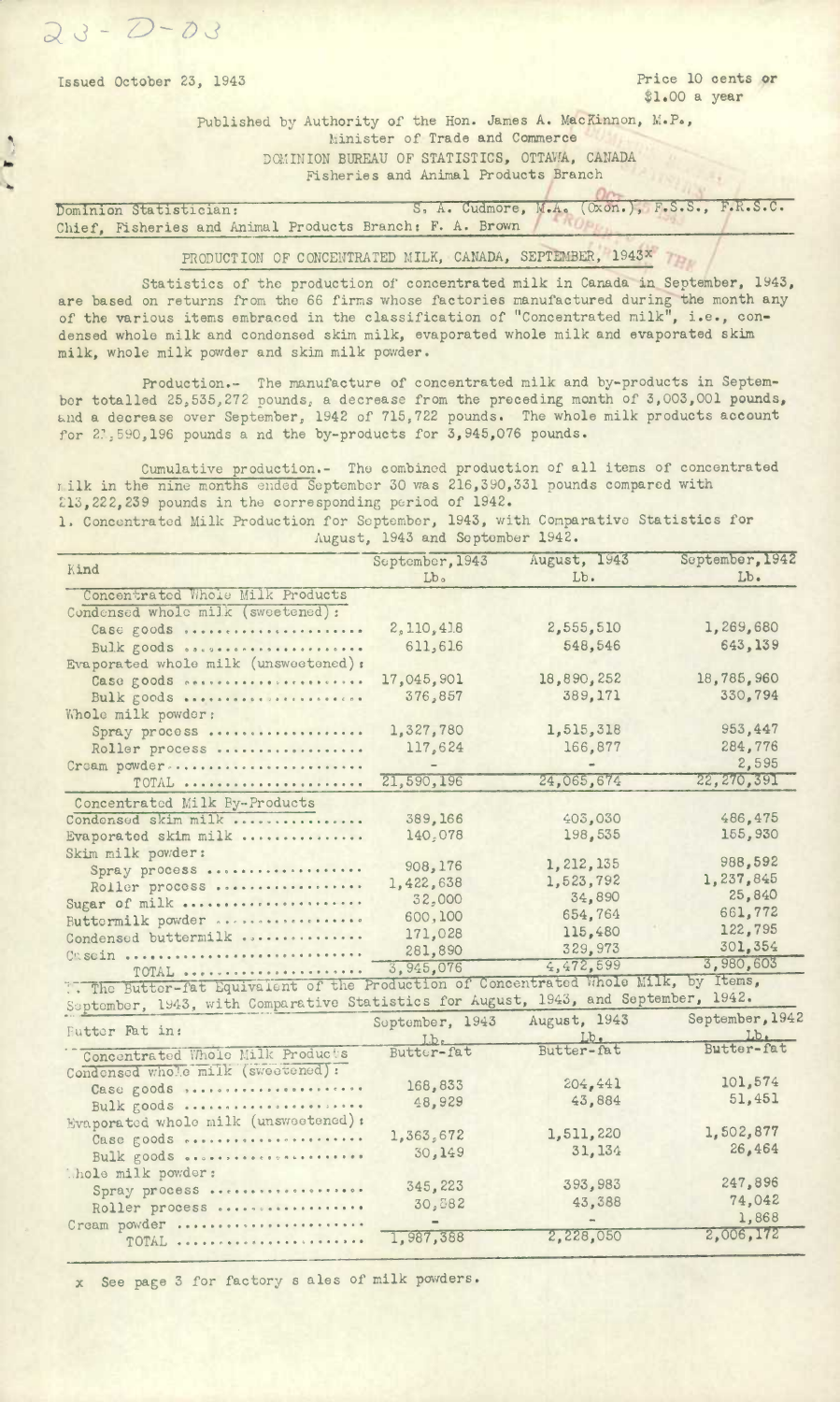3. Cumulative Production of Concentrated Milk for the Nine Months Ended September 30, 1943, with Comparative Statistics for the Nine Months Ended September 30, 1942.

|                                                                                        |                         | Nine Months Ended September 30    |                        |
|----------------------------------------------------------------------------------------|-------------------------|-----------------------------------|------------------------|
| Kind                                                                                   | 1943                    | 1942                              |                        |
|                                                                                        | Lb.                     | Lb.                               |                        |
| Concentrated Whole Milk Products                                                       |                         |                                   |                        |
| Condensed whole milk (sweetened):                                                      |                         |                                   |                        |
| Case goods                                                                             | 15,559,310              | 12,517,266                        |                        |
| Bulk goods                                                                             | 4,988,359               |                                   | 5,040,894              |
| Evaporated whole milk (unsweetened):                                                   |                         |                                   |                        |
| Case goods  147,072,956                                                                |                         | 147, 961, 944                     |                        |
| Bulk goods                                                                             | 2,504,820               |                                   | 2,046,296              |
| Whole milk powder:                                                                     |                         |                                   |                        |
| Spray process                                                                          | 10,783,912              |                                   | 7,481,421              |
| Roller process                                                                         | 2,492,153               |                                   | 1,967,974              |
| Cream Powder                                                                           |                         |                                   | 4,737                  |
| TOTAL   183,401,510                                                                    |                         | 177,020,532                       |                        |
| Concentrated Milk By-Products                                                          |                         |                                   |                        |
| Condensed skim milk                                                                    | 3,426,752               |                                   | 4,657,637              |
| Evaporated skim milk                                                                   | 1,183,688               |                                   | 1,252,325              |
| Skim milk powder:                                                                      |                         |                                   |                        |
| Spray process                                                                          | 9,471,187               | 10,923,524                        |                        |
| Roller process                                                                         | 10,898,485              | 11, 216, 520                      |                        |
| Sugar of milk                                                                          | 244,250                 |                                   | 243,520                |
| Buttermilk powder                                                                      | 4,704,075               |                                   | 4,344,846              |
| Condensed buttermilk                                                                   | 1,159,897               |                                   | 1,191,386<br>2,371,949 |
|                                                                                        | 1,900,487<br>32,988,821 |                                   | 36,201,707             |
| TOTAL                                                                                  |                         |                                   |                        |
| 4. Stocks (a) of Concentrated Milk in Cold Storages, Warehouses, and Dairy Factories   |                         |                                   |                        |
| October 1, 1943 with Comparative Statistics for September 1, 1943 and October 1, 1942. |                         | September 1, 1943 October 1, 1942 |                        |
|                                                                                        | October 1, 1943         | $Lb$ .                            | $Lb$ .                 |
| Kind                                                                                   | $Lb.$ $(b)$             |                                   |                        |
| Concentrated Whole Milk Products                                                       |                         | 2,345,073                         | 3,765,934              |
| Condensed whole milk                                                                   | 2,558,641               | 13,237,609(c)                     | 14,829,995             |
| Evaporated whole milk                                                                  | 12,867,320(c)           |                                   |                        |
| Whole milk powder:                                                                     | 1,312,327               | 1,433,216                         | 1,977,231              |
| Spray process                                                                          | 377,653                 | 376,439                           | 311,541                |
| Roller process                                                                         | 17, 115, 941            | 17,392,337                        | 20.884,701             |
| Total Whole Milk Products                                                              |                         |                                   |                        |
| Concentrated Milk By-Products                                                          |                         |                                   | 205,040                |
| Condensed skim milk                                                                    | 283,781                 | 184,892                           | 5,129                  |
| Evaporated skim milk                                                                   |                         |                                   |                        |
| Skim milk powder:                                                                      | 1,720,687               | 1,842,987                         | 1,229,386              |
| Spray process                                                                          | 375,972                 | 429,386                           | 1,032,053              |
| Roller process in bags                                                                 | 1,038,436               | 1,048,353                         | 906,962                |
| Roller process in barrels                                                              | 344,545                 | 379,275                           | 322,812                |
| Buttermilk powder<br>Casein (d) varcorrected contractors                               | 461,410                 | 499,405                           | 1,001,609              |
|                                                                                        |                         | 4,884,298                         | 4,702,991              |
| Total Milk By-Products                                                                 | 4,224,831               |                                   |                        |

 $(c)$  Owned and held by and/or for manufacturers.

(b) Agricultural Branch - Revised to date of October 20, 1943.

In addition there were amounts held by wholesale grocers as followst 7,830,099 **lb.**  at date of Octobor 1, 1943; and 8,614,637 lb. at date of September 1, 1943.

(d) Not included are stocks of casein held by users as follows:

Sept. 1, 1942 ..... 1,833,777 lb. Sept. 1, 1943 ..... 937,236 lb. Revised Oct. 1, 1942 ...... 1,779,741 lb. Oct. 1, 1943 ...... 1,037,977 lb. Revised.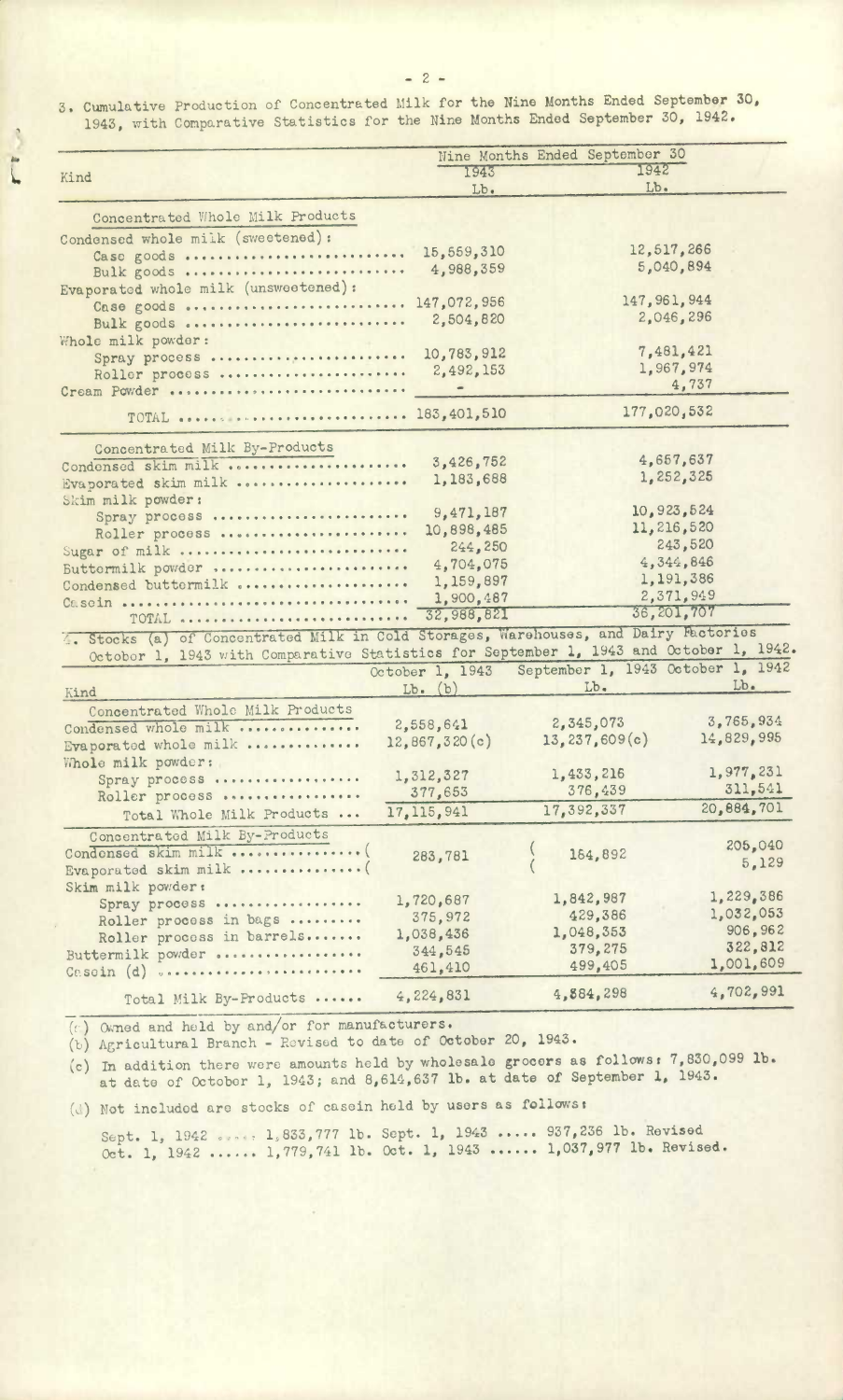## REPORT ON THE FACTORY SALES OF MILK POUDERS, CANADA, SEPTEMBER, 1943.

The statistics of the present report are based on returns from the 51 manufacturers whose plants sold during the month any of the various kinds of milk powders and cascin.

 $-3-$ 

1. Sales of Milk Powders, September, 1943. (a)

| Kind                                                                                                     | Quantity<br>sold              | Total<br>Value              | Average Price<br>per $1b.$ (b) |
|----------------------------------------------------------------------------------------------------------|-------------------------------|-----------------------------|--------------------------------|
|                                                                                                          | Lb.                           | $\circledast$               | cents                          |
| Whole milk powder (bulk goods):<br>Spray process<br>Roller process<br>Buttermilk powder - Roller process | 518,810<br>161,540<br>396,510 | 167,228<br>41,275<br>32,655 | 32.23<br>25.55<br>8.24         |
| Skim milk powder (bulk goods):<br>Spray process                                                          | 865,947                       | 107.365                     | 12.30                          |
| Roller process for human<br>consumption                                                                  | 1,375,722                     | 154,525                     | 11.23                          |
| Skim milk powder - roller process<br>for animal consumption<br>Casein (dried)                            | 367,536<br>225,331            | 31,992<br>52,698            | 8.70<br>23.39                  |
| Total value                                                                                              |                               | 587,738                     |                                |

2. Cumulative Sales of Milk Powders, January to September, 1943, inclusive.

| Kind                                                                                                      | Quantity<br>Sold                    | Total<br>Value                | Average price<br>per 1b. (b) |
|-----------------------------------------------------------------------------------------------------------|-------------------------------------|-------------------------------|------------------------------|
|                                                                                                           | $Lb$ .                              | $\mathbf{\Re}$                | Conts                        |
| Whole milk powder (bulk goods):<br>Spray process<br>Roller process<br>Buttermilk powder - roller process. | 2,640,022<br>2,247,283<br>3,736,757 | 839,698<br>579,577<br>312,120 | 31.81<br>25.79<br>8.35       |
| Skim milk powder (bulk goods):<br>Spray process                                                           | 7,587,851                           | 936,336                       | 12.34                        |
| Roller process for human<br>consumption                                                                   | 9,840,861                           | 1,105,067                     | 11.23                        |
| Skim milk powder - roller process<br>for animal consumption<br>Casoin (dried)                             | 2,441,131<br>2,475,229              | 215,522<br>504,997            | 8.83<br>20.40                |
| Total value                                                                                               |                                     | 4,493,317                     |                              |

3. Sales of Milk Powders, September, 1942.

| Kind                                                                                                                                         | Quantity<br>sold              | Total<br>Value             | Average price<br>per $lb.$ (b) |
|----------------------------------------------------------------------------------------------------------------------------------------------|-------------------------------|----------------------------|--------------------------------|
|                                                                                                                                              | $Lb$ .                        | ₩                          | Cents                          |
| Whole milk powder (bulk goods) :<br>Spray process<br>Roller process<br>Buttermilk powder - roller process.<br>Skim milk powder (bulk goods): | 252,797<br>108,515<br>452.066 | 79,813<br>24,973<br>36,518 | 31.57<br>23,01<br>8.08         |
| Spray process                                                                                                                                | 1,152,774                     | 140,492                    | 12.19                          |
| Roller process for human<br>consumption                                                                                                      | 1,136,060                     | 116,462                    | 10.25                          |
| Skim milk powder - roller process<br>for animal consumption<br>Casein (dried)                                                                | 226,832<br>140.398            | 21,677<br>31,264           | 9.56<br>22.27                  |
| Total value                                                                                                                                  |                               | 451,199                    | -                              |

Comparative statistics for September, 1942, will be found in Table 3 below.

Prices are based on goods as delivered.